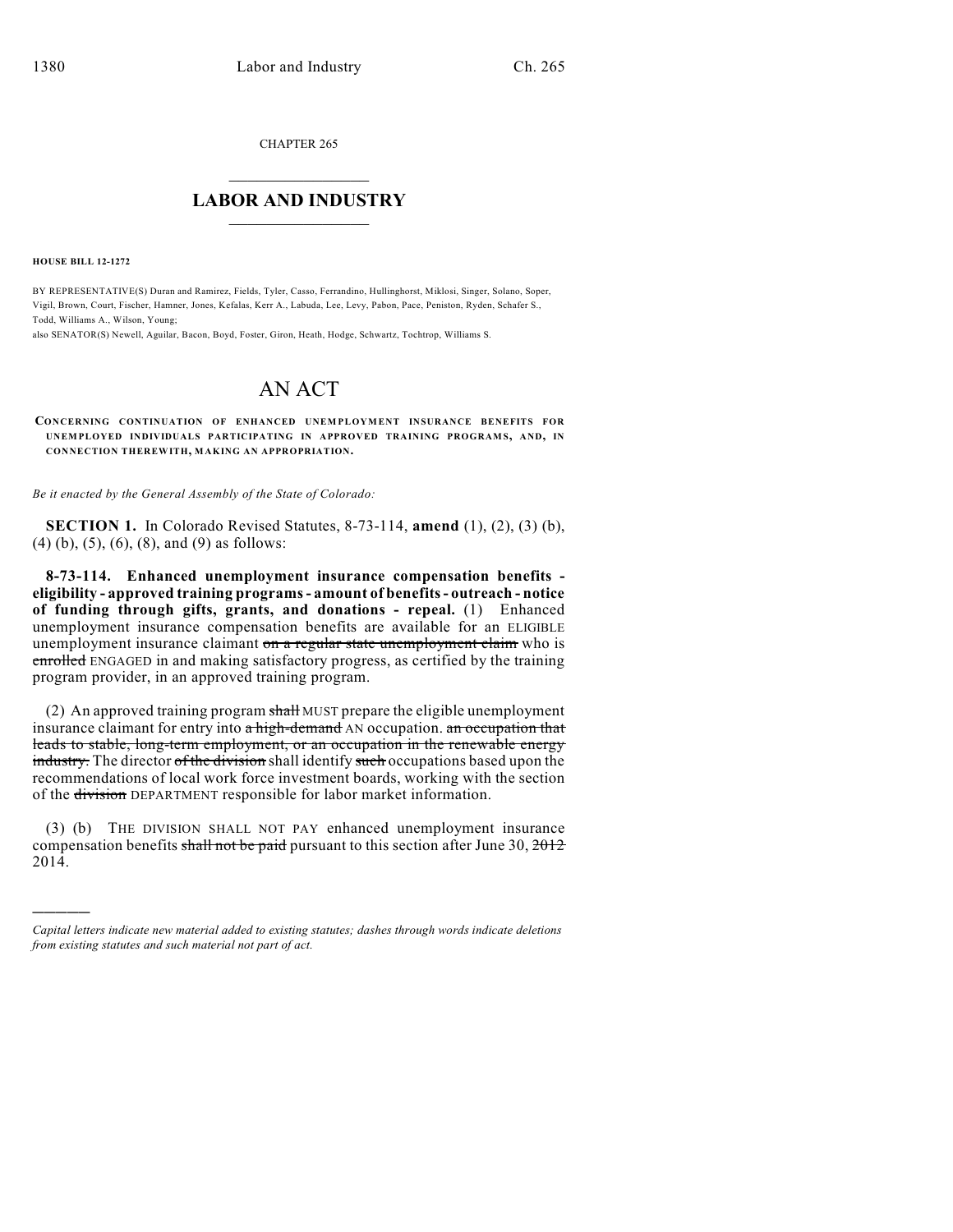(4) (b) (I) The division shall develop and improve outreach efforts to unemployed workers, and particularly traditionally underserved populations, to inform them of the availability of enhanced unemployment insurance compensation benefits under this section. Subject to appropriation by the general assembly pursuant to section 8-77-107, the division is authorized to expend up to five hundred thousand dollars in the federal unemployment trust fund received pursuant to the federal "American Recovery and Reinvestment Act of 2009" and section 903(g) of the federal "Social Security Act" to cover its administrative costs related to its outreach efforts.

(II) THE DIVISION MAY SEEK, ACCEPT, AND EXPEND GIFTS, GRANTS, AND DONATIONS FROM PRIVATE OR PUBLIC SOURCES, CONSISTENT WITH SECTION 8-71-102, TO COVER ITS ADMINISTRATIVE COSTSRELATED TO ITS OUTREACH EFFORTS AND THE IMPLEMENTATION OF THIS SECTION. THE DIVISION SHALL NOT ACCEPT A GIFT, GRANT, OR DONATION IF IT IS SUBJECT TO CONDITIONS THAT ARE INCONSISTENT WITH THIS SECTION OR ANY OTHER LAW OF THE STATE. ANY MONEYS GIVEN, GRANTED, OR DONATED TO THE DIVISION PURSUANT TO THIS SUBPARAGRAPH (II) ARE SUBJECT TO ANNUAL APPROPRIATION BY THE GENERAL ASSEMBLY TO THE DIVISION FOR THE DIRECT AND INDIRECT COSTS ASSOCIATED WITH IMPLEMENTING THIS SECTION.

(III) (A) THE DIVISION SHALL NOTIFY THE LEGISLATIVE COUNCIL STAFF WHEN IT HAS RECEIVED ADEQUATE FUNDING THROUGH GIFTS, GRANTS, OR DONATIONS TO IMPLEMENT THIS SECTION AND SHALL INCLUDE IN THE NOTIFICATION THE INFORMATION SPECIFIED IN SECTION 24-75-1303 (3), C.R.S.

## (B) THIS SUBPARAGRAPH (III) IS REPEALED, EFFECTIVE JULY 1, 2015.

(5) The division is authorized to MAY pay enhanced unemployment insurance compensation benefits pursuant to this section but may SHALL not obligate expenditures beyond the limits specified in this section or as otherwise established by the general assembly. For the 2009-10, 2010-11, and 2011-12 fiscal years, the director of the division may obligate a total of fifteen million dollars to be expended over those three fiscal years. FOR THE 2012-13 AND 2013-14 FISCAL YEARS, THE DIRECTOR MAY OBLIGATE A TOTAL OF EIGHT MILLION DOLLARS TO BE EXPENDED TO PAY ENHANCED UNEMPLOYMENT COMPENSATION BENEFITS DURING THOSE TWO FISCAL YEARS.

(6) By December 31, 2009, and by each December 31 thereafter until December 31, 2011 2013, the division shall submit a report to the joint budget committee, the ECONOMIC AND business affairs and labor DEVELOPMENT committee of the house of representatives, and the business, labor, and technology committee of the senate, or their successor committees, regarding the status of the enhanced unemployment insurance compensation benefits program and the resulting outcomes. The report shall include at least the following:

(a) A demographic analysis of participants in the enhanced unemployment insurance compensation benefits program under this section, including the number of claimants per North American industry classification system code and the gender, race, age, and geographic representation of participants;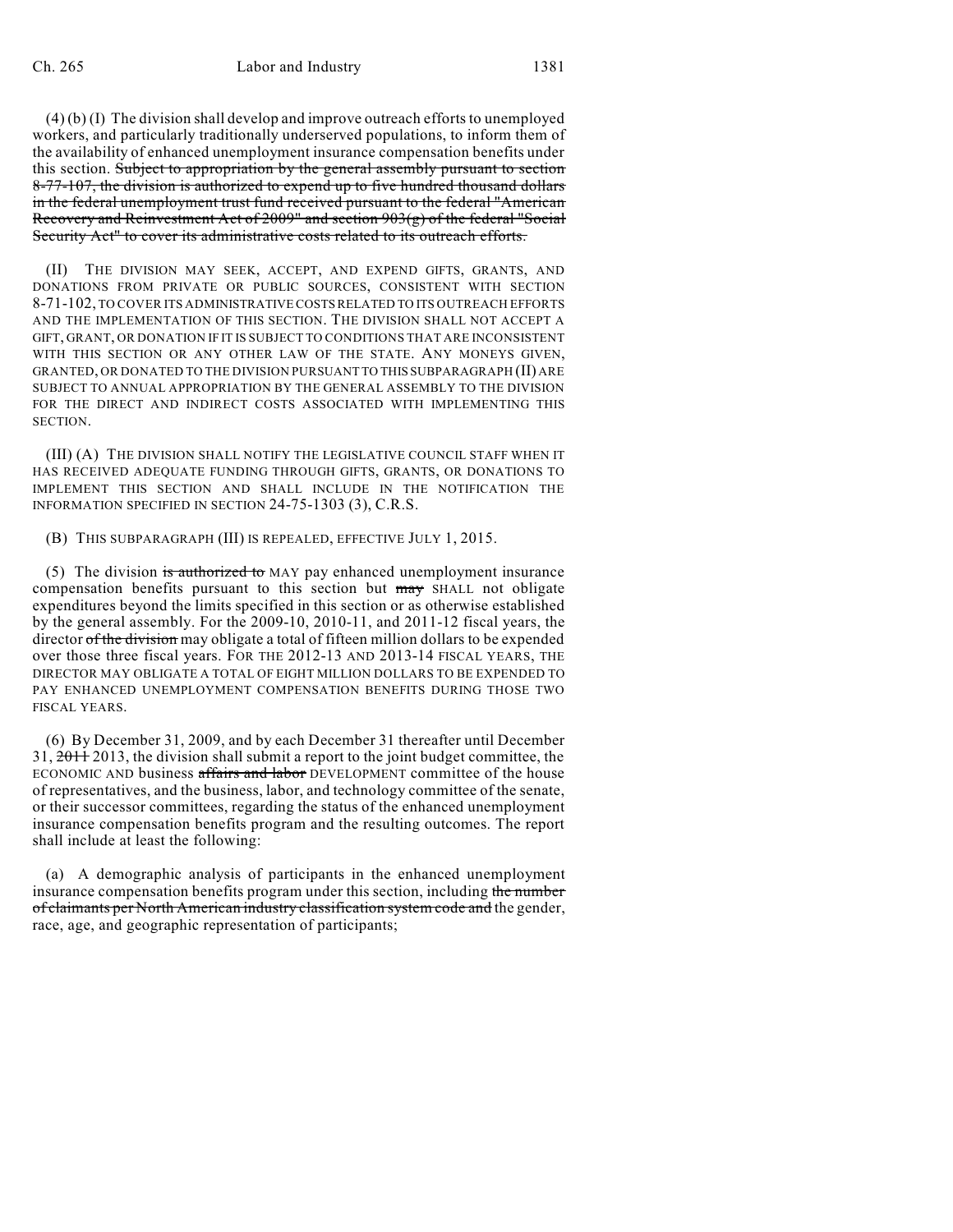(b) The duration of the enhanced unemployment insurance compensation benefits claimed per eligible unemployment insurance claimant;

(c) An analysis of the training provided to participants, including the occupational category supported by the training, those participants who completed training in relationship to those that do not complete training, and the reasons for noncompletion of approved training programs;

(d) The employment and wage history of participants, including the pre-training and post-training wage and whether those participating in training return to their previous employer or occupation after training;

(e) An identification and analysis of administrative costs at both the local and state level for administering the enhanced unemployment insurance compensation benefits program A RETURN ON INVESTMENT CALCULATION TO DETERMINE THE BENEFITS AND FISCAL CONTRIBUTION OF UNEMPLOYMENT INSURANCE CLAIMANTS PARTICIPATING IN THE PROGRAM WHO BECOME EMPLOYED. EMPLOYERS PARTICIPATING IN THE PROGRAM SHALL PROVIDE THE DEPARTMENT INFORMATION ON PERMANENT HIRES OF PROGRAM PARTICIPANTS, AS WELL AS FEEDBACK ON PROGRAM VALUE AND ISSUES, FOR USE BY THE DEPARTMENT IN CALCULATING THE RETURN ON INVESTMENT.

(8) As used in this section:

(a) (I) "Approved training program" means a vocational training, or registered apprenticeship, EMPLOYER-BASED, OR ENTREPRENEURIAL TRAINING program, approved by the director of the division that:

(A) Is targeted to training for  $a$  high-demand AN occupation, an occupation that would be more stable and long term for the unemployment insurance claimant, or an occupation in the renewable energy industry BASED ON LABOR MARKET INFORMATION; and

(B) Is likely to enhance the unemployment insurance claimant's marketable skills and earning power.

(II) "APPROVED TRAINING PROGRAM" INCLUDES ENTREPRENEURIAL TRAINING APPROVED BY THE DIRECTOR AS PART OF THE SELF-EMPLOYMENT ASSISTANCE PROGRAM CREATED IN ARTICLE 75.5 OF THIS TITLE.

(II) (III) "Approved training program" does not include any course of education primarily intended to meet the requirements of an associate, baccalaureate, or higher degree, unless the training meets specific requirements for certification, licensing, or specific skills necessary for the occupation.

(b) "DIRECTOR" MEANS THE DIRECTOR OF THE DIVISION OR HIS OR HER DESIGNEE.

(b) (c) "Eligible unemployment insurance claimant" means an unemployment insurance claimant on a regular OR EXTENDED BENEFITS state unemployment claim OR A MILITARY OR FEDERAL CLAIM who is receiving benefits pursuant to section 8-73-108 and is eligible for enhanced unemployment insurance compensation